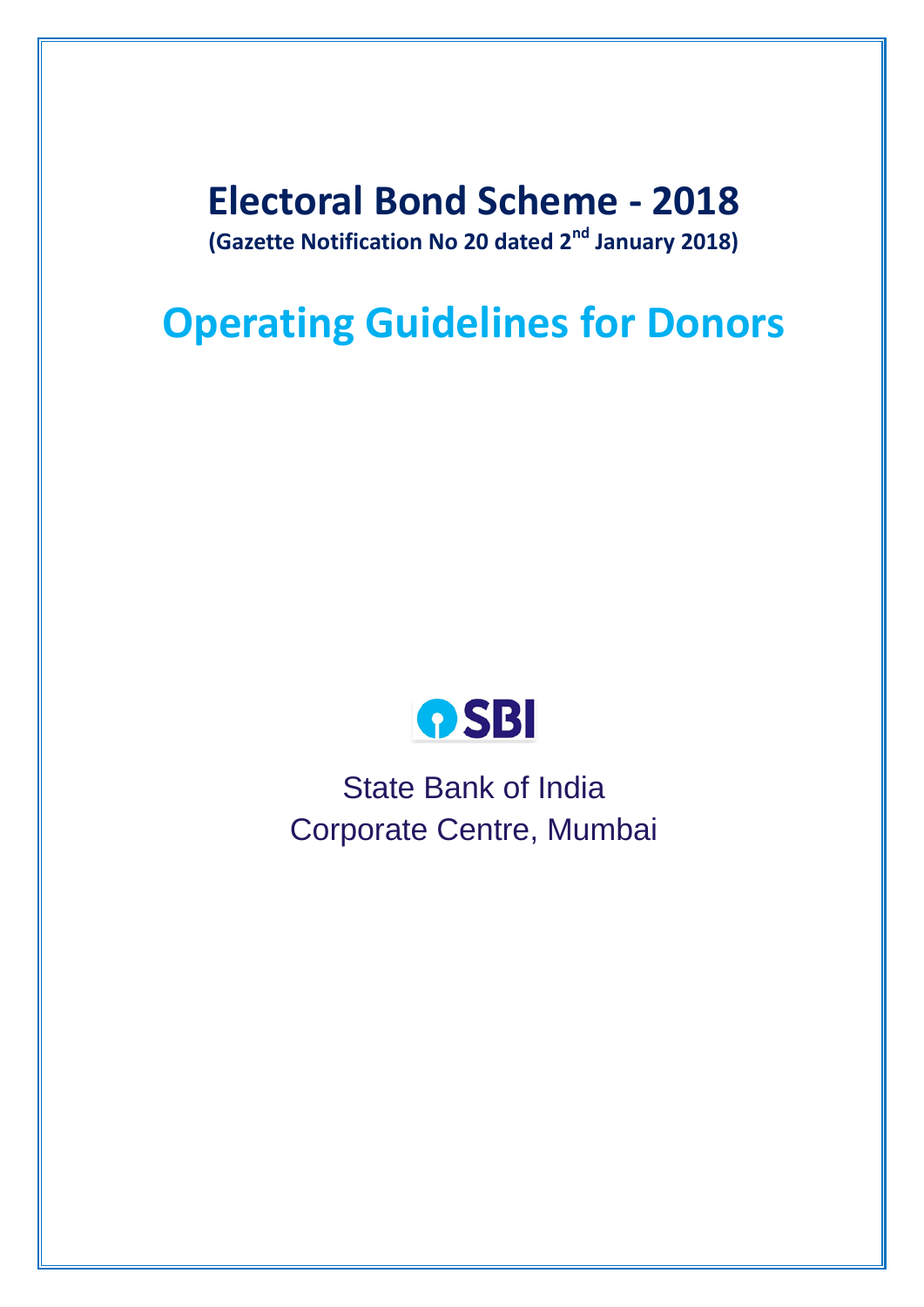#### **1. Purchaser of Electoral Bonds (Eligibility)**

Electoral Bonds can be purchased by a person, who is a Citizen of India or incorporated or established in India:

- 1. Individual
- 2. Hindu Undivided Family
- 3. Company
- 4. Firm
- 5. Association of Persons or a Body of Individuals, whether incorporated or not
- 6. Artificial Juridical Person, not falling within any of the preceding sub-clauses
- 7. Agency, Office or Branch owned or Controlled by such person

In this document we refer to any of the above entities as "Purchaser".

#### **2. Features of Electoral Bonds**

- 1. The Electoral Bonds will be in the form of Promissory Note and Bearer in nature which will not carry the name of the buyer or payee.
- 2. The Electoral Bonds will be available in the following denominations:
	- i. Rs. 1,000
	- ii. Rs. 10,000
	- iii. Rs. 1,00,000
	- iv. Rs. 10,00,000
	- v. Rs. 1,00,00,000
- 3. The Electoral Bonds shall be valid for fifteen calendar days from the date of issue and no payment shall be made to any payee Political Party if the Electoral Bond is deposited at the Authorised SBI Branches after expiry of the validity period.
- 4. On receipt of an application, the issuing Branch shall issue the requisite Electoral Bonds, if all the requirements are fulfilled.
- 5. The information furnished by the Purchaser shall be treated confidential by State Bank of India and shall not be disclosed to any authority for any purposes, except when demanded by a Competent Court or upon registration of Criminal Case by any Law Enforcement Agency.
- 6. A Non-KYC compliant application or an application not meeting the requirements i.e. Citizenship, KYC norms, etc. shall be rejected.
- 7. The Electoral Bonds shall be issued to the Purchaser on non-refundable basis.
- 8. The Electoral Bonds under this Scheme shall be available for purchase for 10 days in each quarter as advised by GOI.
- 9. An additional period of thirty days shall be specified by GOI in the year of General Elections to the House of People.
- 10. No interest shall be payable on these Bonds.
- 11. Bonds are not tradable on any Stock Exchange.
- 12. No loan can be extended against the security of these Bonds.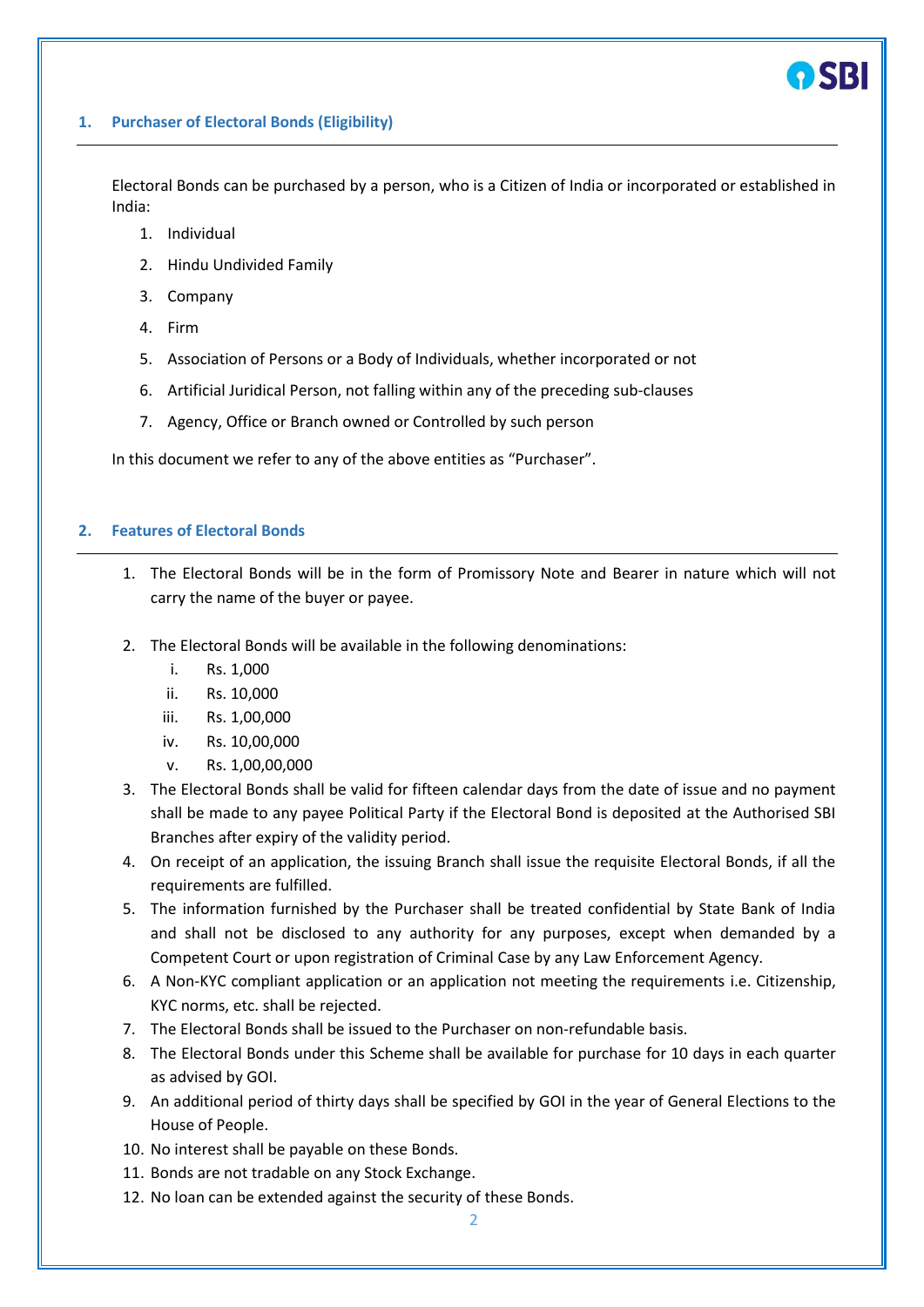

#### **3. Citizenship Documents Required for Purchase of Electoral Bonds:**

The Electoral Bonds can be purchased by a person, who is a Citizen of India or incorporated or established in India. Anyone of the undernoted documents is required from an Individual to establish his/her Citizenship:

| <b>Purchaser</b>                                                                              | <b>Document for proof of Citizenship</b>                                                                                                                                                                                                         |  |  |
|-----------------------------------------------------------------------------------------------|--------------------------------------------------------------------------------------------------------------------------------------------------------------------------------------------------------------------------------------------------|--|--|
| <b>Individual</b>                                                                             | Anyone of the three documents specified below :                                                                                                                                                                                                  |  |  |
|                                                                                               | Passport issued by Govt of India<br>1.<br>Voter ID Card issued by Election Commission of<br>2.<br>India<br>3.<br>Letter from National Population Registry (NPR)<br>for the residents of J&K, Meghalaya and Assam                                 |  |  |
| <b>Hindu Undivided Family</b>                                                                 | Anyone of the three documents specified below :                                                                                                                                                                                                  |  |  |
|                                                                                               | Passport of Karta issued by Govt of India<br>1.<br>2. Voter ID Card of Karta issued by Election<br>Commission of India<br>Letter from National Population Registry (NPR)<br>3.<br>for Karta, if he/she is resident of J&K,<br>Meghalaya or Assam |  |  |
| Company                                                                                       | Certificate of Incorporation                                                                                                                                                                                                                     |  |  |
| Firm                                                                                          | Anyone of the documents mentioned below :<br>1.<br>Certificate of Incorporation in India<br>of<br>Establishment<br>Certificate<br>2.<br>India<br>in<br>(Partnership Deed/Trust Deed)                                                             |  |  |
| <b>Association of Persons or a</b><br>body of Individuals, whether<br>incorporated or not     | Anyone of the documents mentioned below :<br>Certificate of Incorporation in India<br>1.<br>Certificate of Establishment in India<br>2.                                                                                                          |  |  |
| <b>Artificial Juridical Person, not</b><br>falling within any of the<br>preceding sub-clauses | Anyone of the documents mentioned below :<br>Certificate of Incorporation in India<br>1.<br>Certificate of Establishment in India<br>2.                                                                                                          |  |  |
| <b>Agency, Office or Branch</b><br>owned or Controlled by such<br>person                      | Anyone of the documents mentioned below :<br>Certificate of Incorporation in India<br>1.<br>Certificate of Establishment in India<br>2.                                                                                                          |  |  |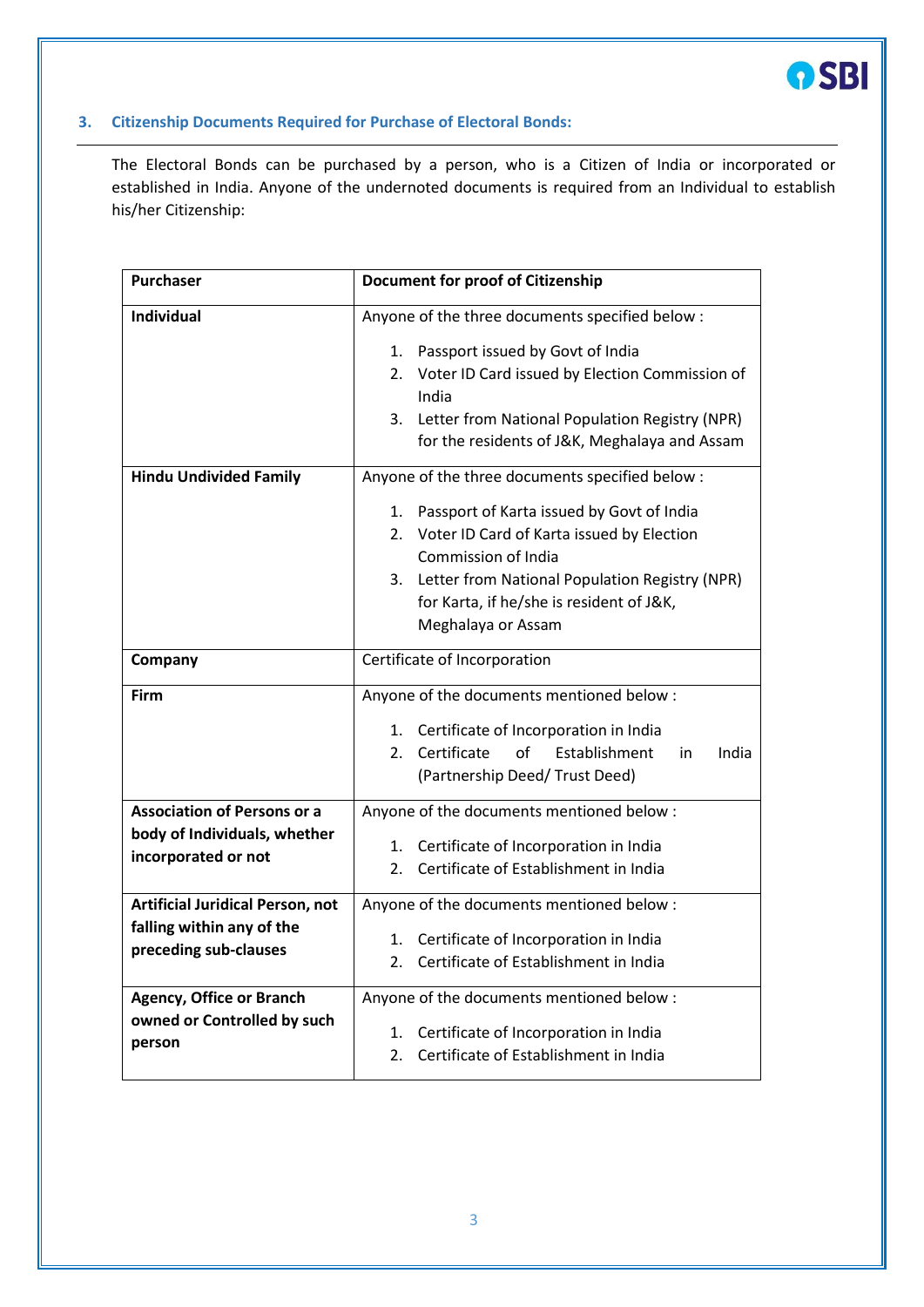

#### **4. KYC Documents Required for Purchase of Electoral Bonds:**

#### **1) Individuals**

Aadhaar with current address & Permanent Account Number (PAN) or Form No. 60 as defined in Income-Tax Rules, 1962.

- In case Aadhaar Number is not available with the customer, he/she shall furnish proof of application of enrolment for Aadhaar.
- In case PAN is not available and/or Aadhaar does not have current address, one certified copy of any one from following five Officially Valid Documents (OVDs) to be submitted:
	- (i) Passport,
	- (ii) Driving Licence,
	- (iii) Voter's Identity Card issued by Election Commission of India,
	- (iv) Job Card issued by NREGA duly signed by an officer of the State Govt

(v)The letter issued by the National Population Register containing details of Name and Address.

Further, if the abovementioned OVD also does not contain current address, the Purchaser has to provide any one document from the undernoted list of deemed OVDs.

- (i) Utility Bill which is not more than two months old of any service provider (electricity, telephone, post-paid mobile phone, piped gas, water bill);
- (ii) Property or Municipal Tax Receipt;
- (iii) Pension or Family Pension Payment Orders (PPOs) issued to retired employees by Government Departments or Public Sector Undertakings, if they contain the address;
- (iv) Letter of Allotment of accommodation from Employer issued by State Government or Central Government Departments, Statutory or Regulatory Bodies, Public Sector Undertakings, Scheduled Commercial Banks, Financial Institutions and Listed Companies and Leave and Licence Agreements with such employers allotting official accommodation

An Individual, **who is a Non-Resident Indian, or Resident of J&K / Assam / Meghalaya or otherwise not eligible to be enrolled for an Aadhaar Number:**

PAN and one certified copy of OVD for proof of address. In case the customer submits Form 60, in place of PAN, one certified copy of an OVD containing details of his identity of address, and one recent photograph shall also be provided.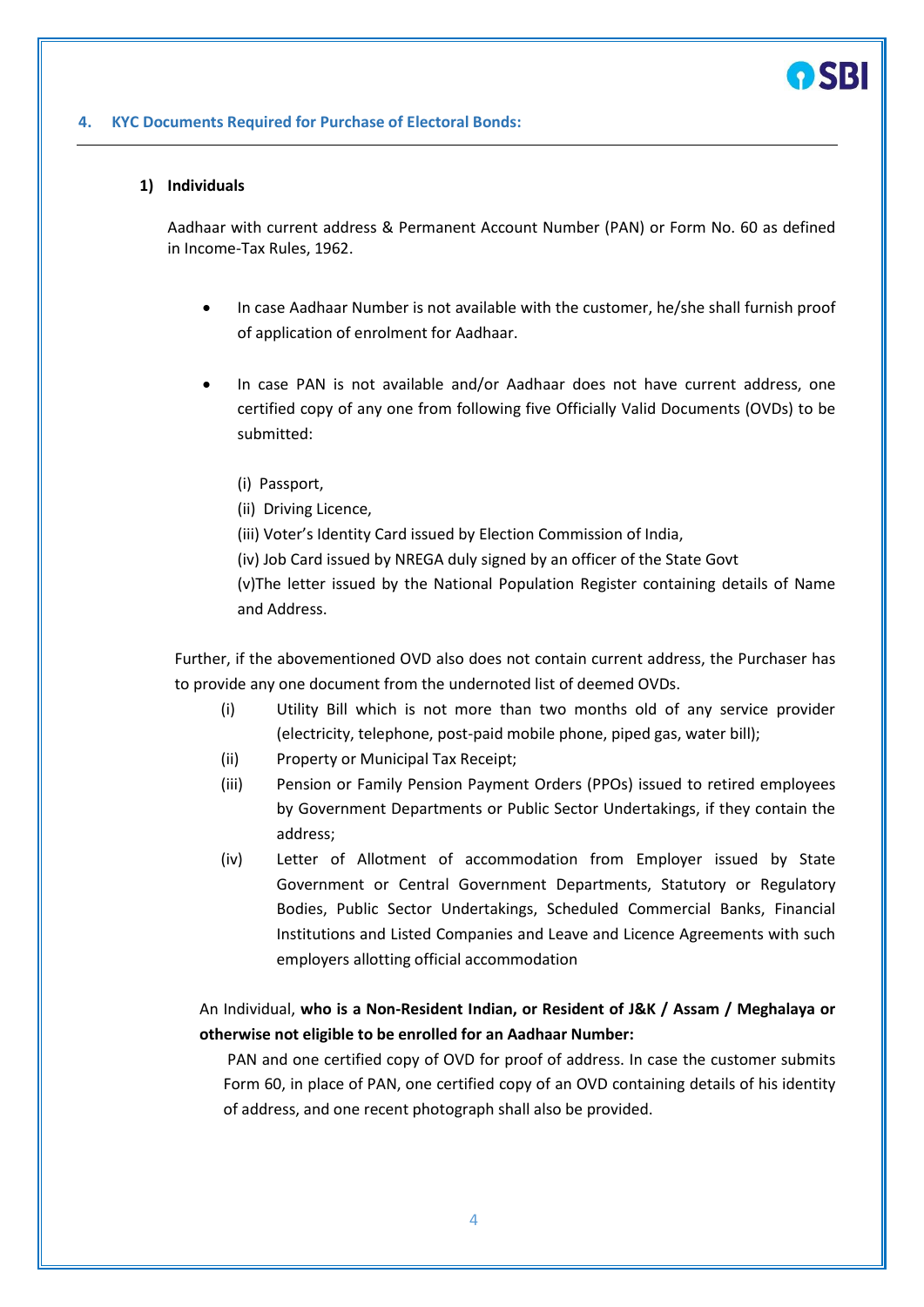### **2) Companies**

- (i) Certificate of Incorporation;
- (ii) Memorandum and Articles of Association;

(iii) A Resolution from the Board of Directors and Power of Attorney granted to its managers, officers or employees to transact on its behalf;

(iv) PAN of the Company; and

(v) (a) Aadhaar Number and (b) PAN or Form 60 as defined in the Income-tax Rules, 1962, issued to managers, officers or employees holding an Attorney to transact on the Company's behalf.

(vi) Declaration of Beneficial Ownership on Specified Format

(vii) Self attested KYC documents and photographof each Beneficial Owner.

## **3) Partnership Firm**

- (i) Registration Certificate;
- (ii) Partnership Deed; and

(iii) PAN of the Partnership Firm;

(iv) (a) Aadhaar Number and (b) Permanent Account Number or Form 60 as defined in the Income-tax Rules, 1962, issued to the person holding an Attorney to transact on its behalf.

(v) Declaration of Beneficial Ownership on Specified Format

(vi)Self attested KYC documents and photographof each Beneficial Owner.

# **4) Trust**

(i) Registration Certificate

(ii) Trust Deed

(iii) PAN of the Trust

(iv) (a) Aadhaar Number and (b) Permanent Account Number or Form 60 as defined in the Income-Tax Rules, 1962, issued to the person holding an Attorney to transact on its behalf.

(v) Declaration of Beneficial Ownership on Specified Format

(vi) Self attested KYC documents and photographof each Beneficial Owner.

### **5) Unincorporated Association or a Body of Individuals**

(i) Resolution of the Managing Body of such Association or body of individuals;

(ii) Power of Attorney granted to him / her to transact on its behalf;

(iii) PAN of the unincorporated Association or a Body of Individuals

(iv)(a) Aadhaar Number and (b) Permanent Account Number or Form 60 as defined in the Income-Tax Rules, 1962, issued to the person holding an Attorney to transact on its behalf.

(v) Declaration of Beneficial Ownership on Specified Format

(vi) Self attested KYC documents and photographof each Beneficial Owner.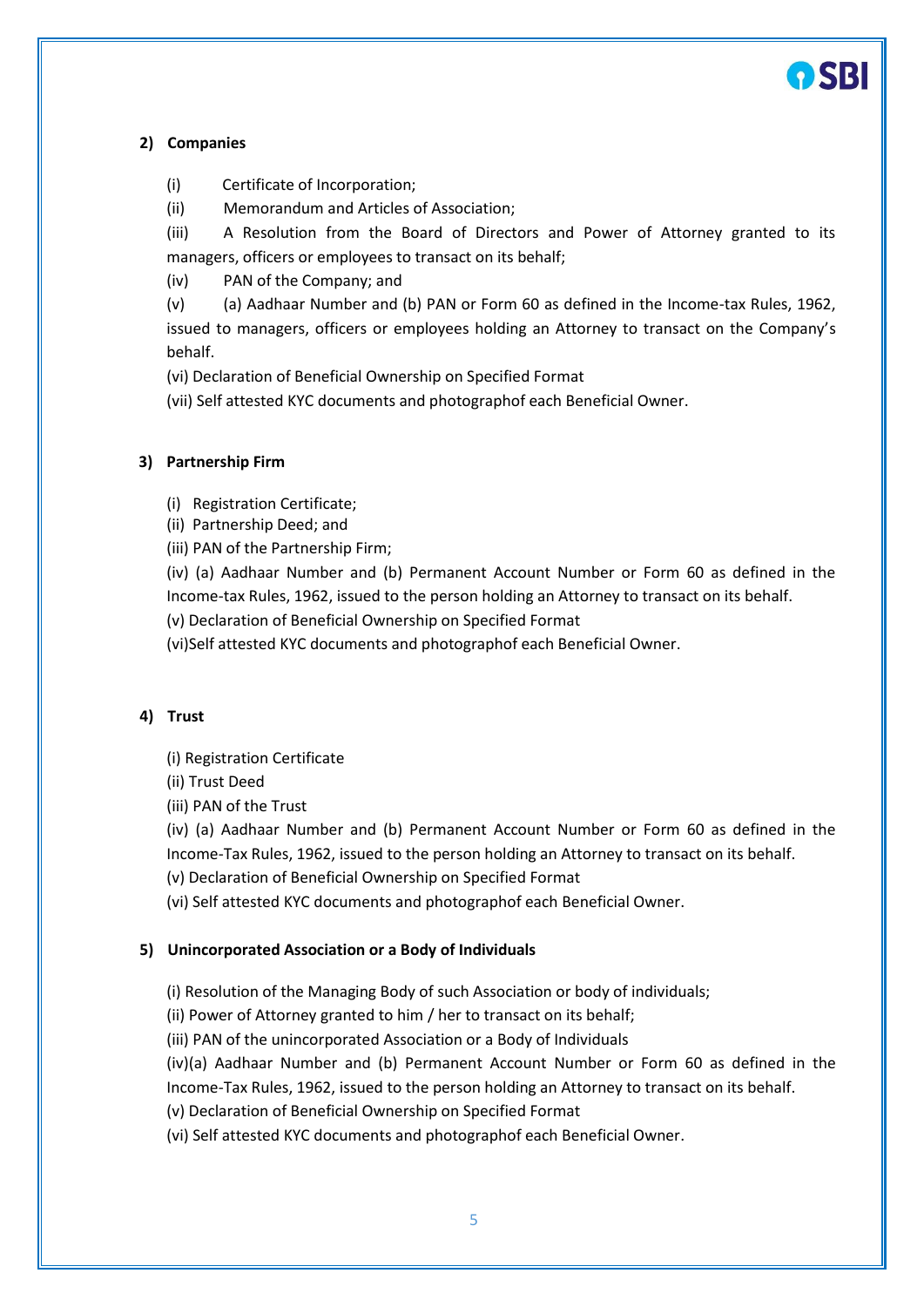#### **5. Purchase of Electoral Bonds**

Any Purchaser willing to purchase Electoral Bonds (EBs) issued by State Bank of India can make payment for the same through any of the following modes:

| SI No. | <b>Instrument Type</b>   | <b>Mode of Payment</b>                                      |
|--------|--------------------------|-------------------------------------------------------------|
| 1.     | Cheque                   | <b>SBI Cheque</b>                                           |
|        |                          | <b>Non-SBI Cheque</b>                                       |
| 2.     | <b>Demand Draft (DD)</b> | DD issued at SBI Branches                                   |
|        |                          | <b>Non-SBIDD</b>                                            |
| 3.     | <b>Online SBI</b>        | SBI Internet Banking (SBI account holder with INB facility) |
| 4.     | <b>NEFT/RTGS</b>         | <b>Internet Banking of Other Banks</b>                      |
|        |                          | <b>Branches of Other Banks</b>                              |

#### **Note:**

- i. No Third Party Cheques/Payments through Electronic Mode are permitted for the Purchase of Electoral Bonds*.*
- ii. All Purchasers of EB or his/her Authorized Representative need to visit the selected Authorized SBI Branch in person with EB Application Form and Citizenship/KYC documents.
- iii. In case of other Bank instrument (Cheque/Demand Draft) the same need to be submitted at least three working days before the closure of the scheme, so that clear funds for issuance of Electoral Bonds, are available with the Authorized SBI Branch.

### **6. Purchase of Electoral Bonds using Paper Instruments at Authorised SBI Branches**

- 1. Purchaser may visit any one of the Authorized Branches of State Bank of India, and fill in the EB Application Form (Annexure 1) and specified Pay-In Slip. If the Applicant is sending his/her representative to purchase EB on his/her behalf he/she can authorise him/her by attesting his/her signature in pay-in-slip.
- 2. The Purchaser goes to the counter designated for Electoral Bonds at the Branch and requests the Teller for purchase of Electoral Bonds by handing over the following documents to the Teller:

| <b>SN</b> | <b>Applicant Type</b> | <b>Document/Instrument Type</b>            | <b>Description</b>                                                                                                                                      |
|-----------|-----------------------|--------------------------------------------|---------------------------------------------------------------------------------------------------------------------------------------------------------|
|           | All                   | <b>Electoral Bonds Application</b><br>Form | Duly-filled Electoral Bonds Application Form                                                                                                            |
|           | All                   | <b>Electoral Bonds Pay-In Slip</b>         | Duly-filled Pay In Slip for Electoral Bonds<br>available at Authorised SBI Branches                                                                     |
| Ш         | All                   | Cheque/DD                                  | Any one of the paper Instrument should<br>be presented through which Purchaser<br>desires to make the payment.<br>All paper Instruments should be drawn |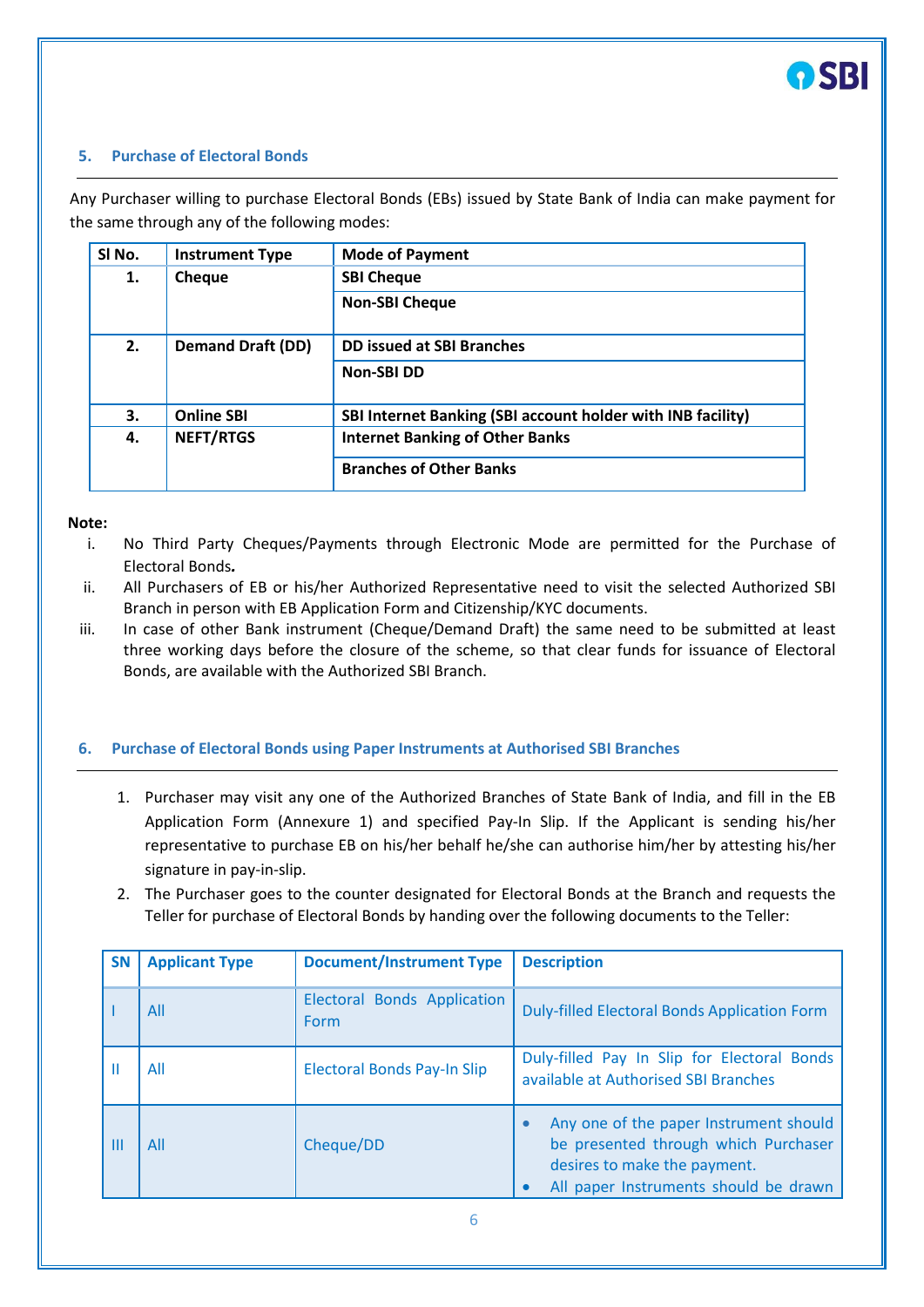|        |     |             | in favour of "SBI TB A/c".<br>No Third Party Cheque/Payments<br>$\bullet$                                                                                                                                                                                                                                                         |
|--------|-----|-------------|-----------------------------------------------------------------------------------------------------------------------------------------------------------------------------------------------------------------------------------------------------------------------------------------------------------------------------------|
|        |     |             | through Electronic Mode will be<br>accepted for the Purchase of Electoral<br>Bonds.<br>In case of DD, The Purchaser will bring<br>Proforma from Remitting<br>Branch<br>declaring the source of funds on the<br>Letter Head of the Branch stamped and<br>signed by the Branch Manager. The<br>Prescribed Format of the Proforma is |
|        |     |             | available onhttps://www.onlinesbi.com                                                                                                                                                                                                                                                                                             |
| IV     | All | <b>KYC</b>  | Original along with self-attested copies of<br>Documents as explained in Point No. 4                                                                                                                                                                                                                                              |
| $\vee$ | All | Citizenship | Original along with self-attested Documents<br>as explained in Point No. 3                                                                                                                                                                                                                                                        |

If the application meets the criteria, EBs will be issued and the same will be handed over to the applicant or his/her authorised representative against acknowledgment.

- 3. Authorised representative will only hand over these documents and collect EBs on behalf of applicant if he/she is authorised by the applicant.
- 4. SBI Branch Teller may reject the purchase request in the following cases:
	- i. Incorrect Electoral Bonds Application Form.
	- ii. Invalid/mismatch in Citizenship KYC documents.
	- iii. Drawer of the Cheque / Issuer of Direct Debit and applicant of the EB should be on the same name/Entity and signature at both places must tally.
	- iv. Signature of authorised representative is not attested by the applicant.
	- v. Account of the Drawer of Cheque / Issuer of Direct Debit is Non-KYC compliant account.
	- vi. In case of Draft/ BC, the certificate from issuing Branch for source of funds is not provided.

# **7. Online Payment for Purchase of Electoral Bonds**

- 1. Purchaser can initiate purchase of Electoral Bonds from<https://www.onlinesbi.com/> by selecting the Electoral Bonds tab. This tab will only be active during the notified Sale Period of Electoral Bonds.
- 2. Purchaser will select the State/UT and the Branch (within that State/UT) from where he / she wants to purchase the Electoral Bond.
- 3. Purchaser will input the amount of purchase (in multiples of 1000).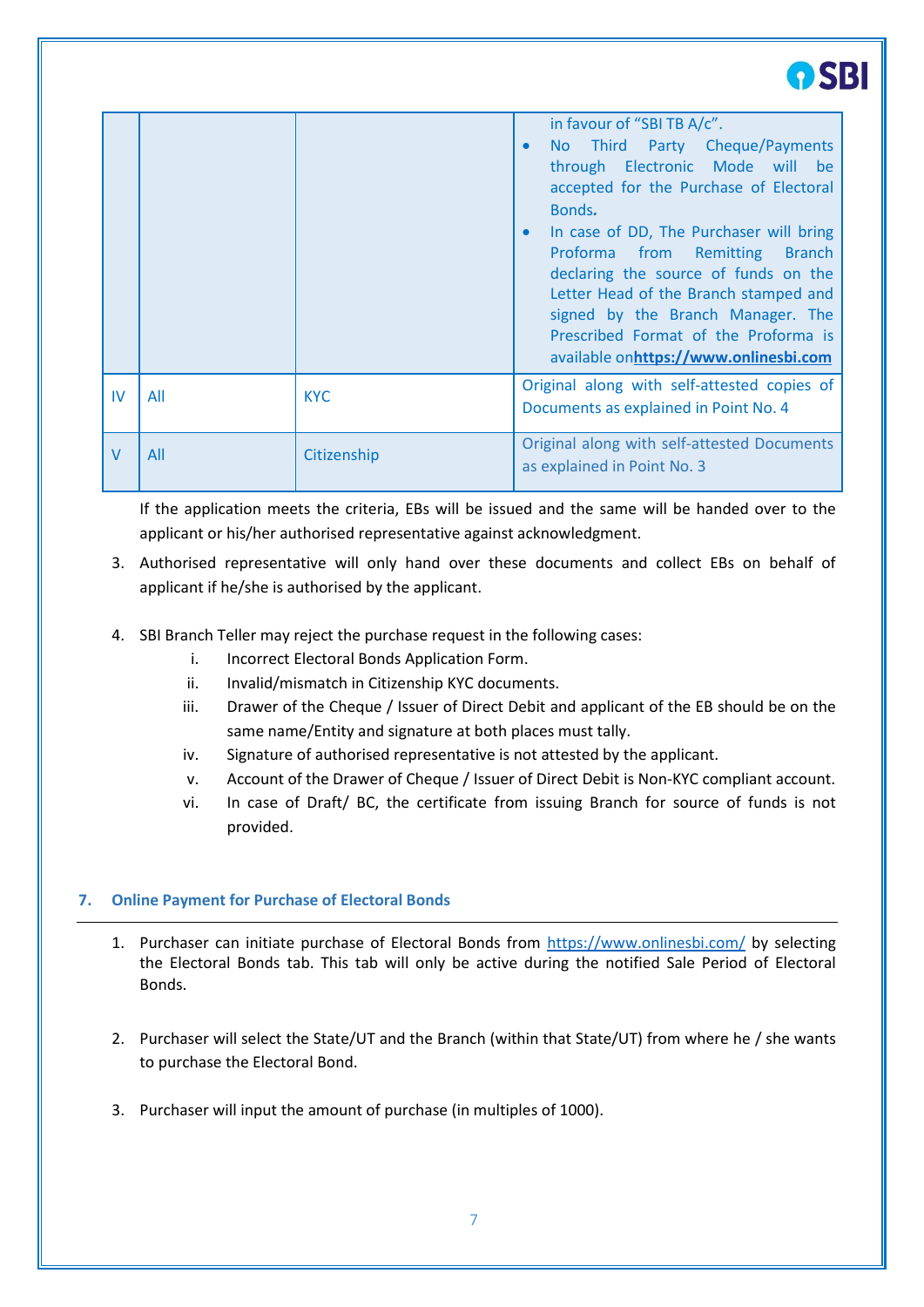

- 4. Purchaser must enter a valid 10-digit mobile number on which he/she will receive an OTP that must be entered to proceed further. This mobile number will be used to provide any further information to the Purchaser and also to retrieve the payment receipt later
- 5. On submission of the OTP, customer will be redirected to the payments screen where two options will be available to make the payment: (i) SBI Internet Banking (ii) RTGS/NEFT (Other Bank).

#### **On selection of SBI Internet Banking:**

- (a) Customer will be redirected to the INB merchant login page, where he / she has to login using his / her SBI INB credentials.
- (b) On successful transaction, two reference numbers will be generated viz.
	- i. 10 digit TB reference number.
	- ii. INB Reference number.

Both the reference numbers will be sent to customer's registered Mobile No. with SBI INB. Customer is required to note down both the reference numbers for future use.

- (c) Receipt printing option will appear to the customer. This receipt will contain the following fields (i) Date of Electronic Payment (ii) INB Reference Number (iii) Amount (iv)Selected Branch.
- (d) Purchaser must print a copy of electronic payment receipt from the tab named "Print/Reprint Receipt". Customer will be prompted to enter the following fields (i) Mobile No. used in the application page (As mentioned in point 4 above) and (ii) TB Reference No. On submission, INB system will validate Mobile No. with TB Reference No. on validation he/she will be able to generate/print the receipt.
- (a) Purchaser must bring a printout of his Bank A/c statement of the customer displaying transaction confirming the remittance made from his/her Account for the purchase of EB.

#### **On selection of NEFT/RTGS:**

- (a) It will generate Remittance Form. This form will be generated only once and Purchaser will be advised to print/note down the contents of the form for future use. Purchaser will not be able to regenerate the remittance form. If Purchaser loses/forgets to download the remittance form, he / she must initiate a fresh transaction. The Remittance Form will contain the following:
	- i. 15 digit Virtual Account Number for remitting the funds.
	- ii. IFSC SBIN0000300
	- iii. 10 digit TB reference number

Bank will trigger an SMS to the customer mentioning the EB Reference No. and instructions to revisit the Electoral Bond website after the actual remittance has been done, to print the receipt.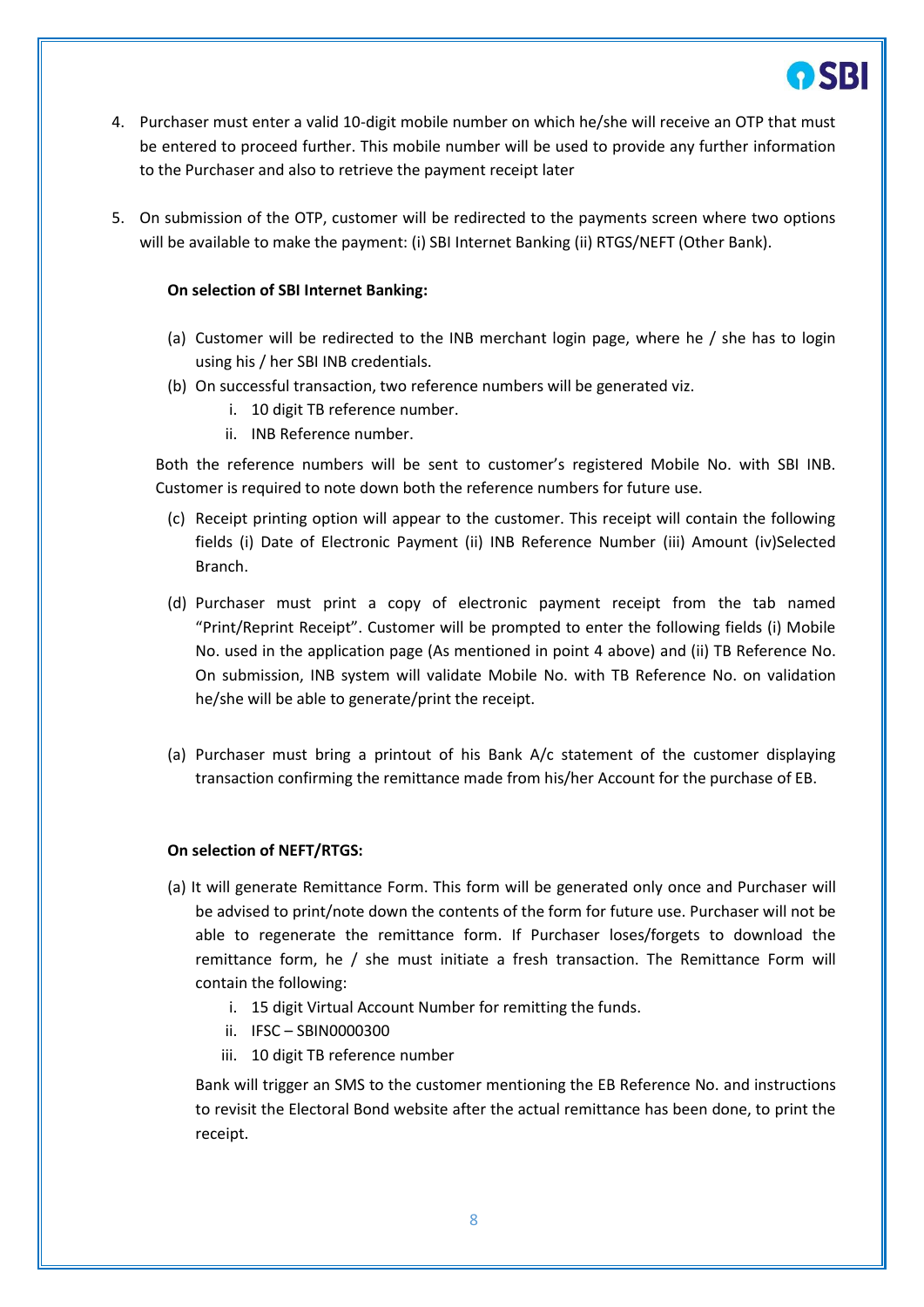

- (b) Applicant can then remit funds through 'NEFT/RTGS' from his/ her Bank Net Banking or personally visit any Bank Branch to remit funds using Virtual Account Number, having format MOPSACP<8 alpha-numeric characters>.
- (c) After successful credit, INB 10 digit Reference No. will be generated.
- (d)Purchaser needs to revisit Electoral Bond website and go to Print/Reprint Receipt tab. He/she will be able to print the receipt.
- (b) The Applicant needs to bring the following documents along with him/her depending on mode of Payment of NEFT/RTGS chosen:
	- a. Payment effected through Bank Branch: Proforma from Remitting Branch declaring the source of funds on the Letter Head of the Branch stamped and signed by the Branch Manager. The Prescribed Format of the Proforma is available on **[https://www.onlinesbi.com](https://www.onlinesbi.com/)**.
	- b. Payment done through INB of the other Bank based on the details provided by SBI MOPS: Bank A/C statement of the customer displaying transaction confirming the remittance made from his/her Account.
- 6. Applicant needs to visit the selected Branch (filled in as part of Electoral Bond Application Form) along with print out of Payment Receipt, Application Form, Pay-in-Slip, KYC & Citizenship Documents, UTR Number (in case of RTGS/NEFT) and Bank A/C statement of the customer displaying transaction confirming the remittance made from his/her Account.
- 7. If a purchaser visits any other Branch not selected while remitting funds, Electoral Bonds will not be issued.

#### **8. Auto Refund of Funds in the Remitter Account**

- 1. If the funds are received after the closure of EB issue window, the same will be remitted back to the same Account and preferably through the same mode through which funds were received by us.
- 2. In case of funds received through clearing after the closure of the Scheme, Draft/Pay Order in favour of the drawer of the instrument will be issued.

## **9. Grievance Redressal Mechanism**

- 1. Frequently Asked Questions (FAQs) have been made available. The same will be kept on our website.
- 2. Terms and Conditions relating to Electoral Bonds will be printed on the Application Form as well as on the reverse of the Electoral Bonds
- 3. Purchaser may also call our Contact Centre using Toll Free Number for getting information about the Electoral Bonds.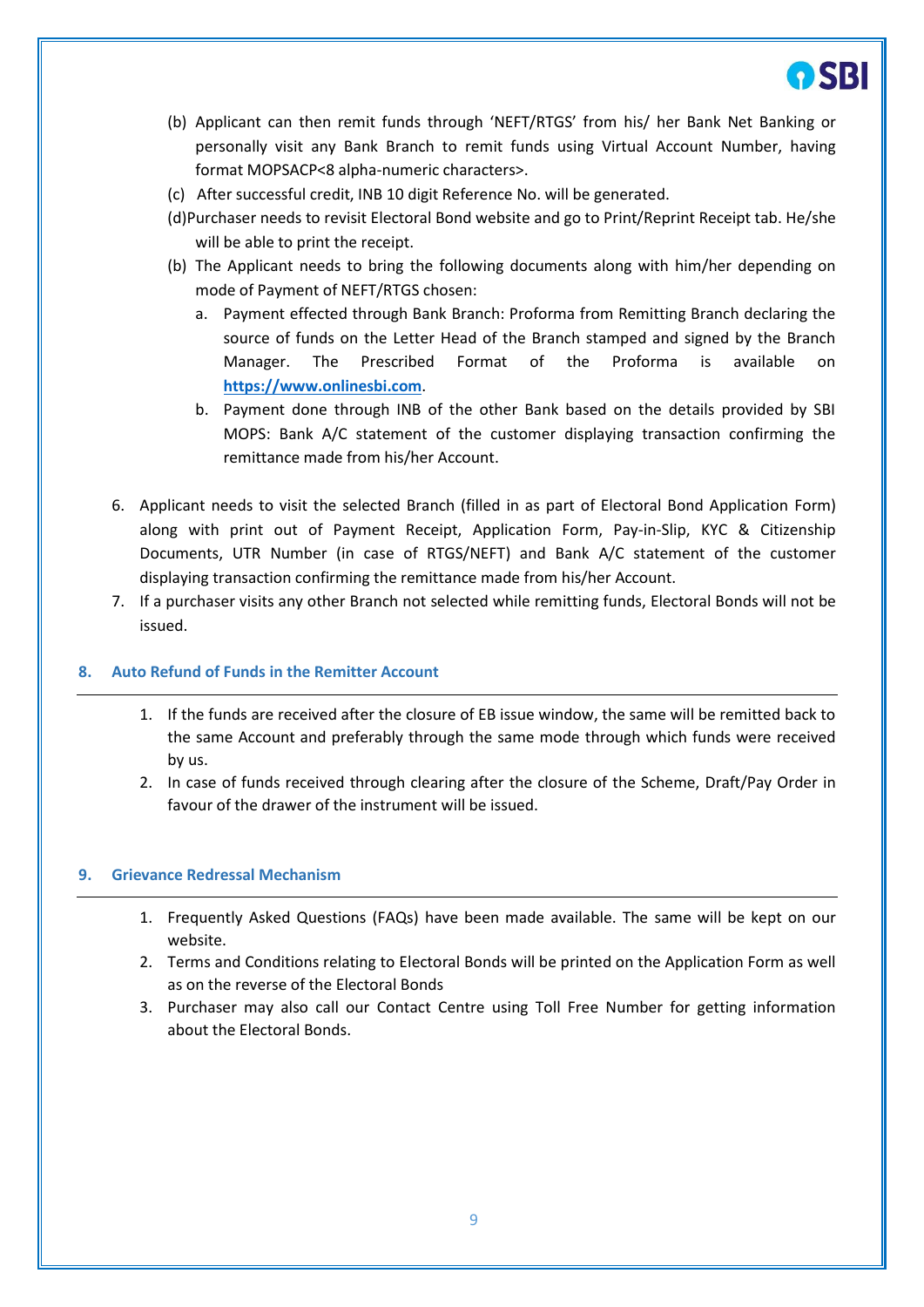

## **10. List of SBI Branches authorized for Purchase of Electoral Bonds**

| SI. No. | State/UT                                            | Name Of The Branch & Address                                                                                                                                                  | <b>Branch Code</b> |
|---------|-----------------------------------------------------|-------------------------------------------------------------------------------------------------------------------------------------------------------------------------------|--------------------|
|         |                                                     |                                                                                                                                                                               | No.                |
| 1.      | Delhi                                               | New Delhi Main Branch, 11, Parliament Street,<br>New Delhi - 110001                                                                                                           | 00691              |
| 2.      | Haryana, Punjab<br>and Chandigarh                   | Chandigarh Main Branch, SCO 43-48, Banking<br>Square, Sector-17B, Chandigarh, Distt: Chandigarh<br>State: Chandigarh, Pin: 160017                                             | 00628              |
| 3.      | <b>Himachal Pradesh</b>                             | Shimla Main Branch<br>Near Kali Bari Temple, The Mall, Shimla<br>Himachal Pradesh,<br>District: Simla<br>State: Himachal Pradesh,<br>Pin: 171003                              | 00718              |
| 4.      | Jammu and<br>Kashmir                                | Badami Bagh (Srinagar) Branch<br>Badami Bagh<br>Cantonment, Srinagar, Kashmir<br>District: Srinagar, Jammu & Kashmi<br>Dist: Badgam,<br>State: Jammu & Kashmir<br>Pin: 190001 | 02295              |
| 5.      | Uttarakhand                                         | Dehra Dun Main Branch<br>4, Convent Road, Dehradun Uttarakhand<br>District: Dehradun<br>State: Uttarakhand Pin: 248001                                                        | 00630              |
| 6.      | Gujarat, Dadar &<br>Nagar Haveli and<br>Daman & Diu | Gandhinagar Branch, I Floor, Zonal Office Sector<br>10 B Gandhinagar<br>Distt: Gandhinagar,<br>State: Gujarat Pin:382010.                                                     | 01355              |
| 7.      | Madhya Pradesh                                      | Bhopal Main Branch, T.T.Nagar, Bhopal-462003,<br>Bhopal, Madhya Pradesh,<br>District: Bhopal,<br>State: Madhya Pradesh, Pin: 462003                                           | 01308              |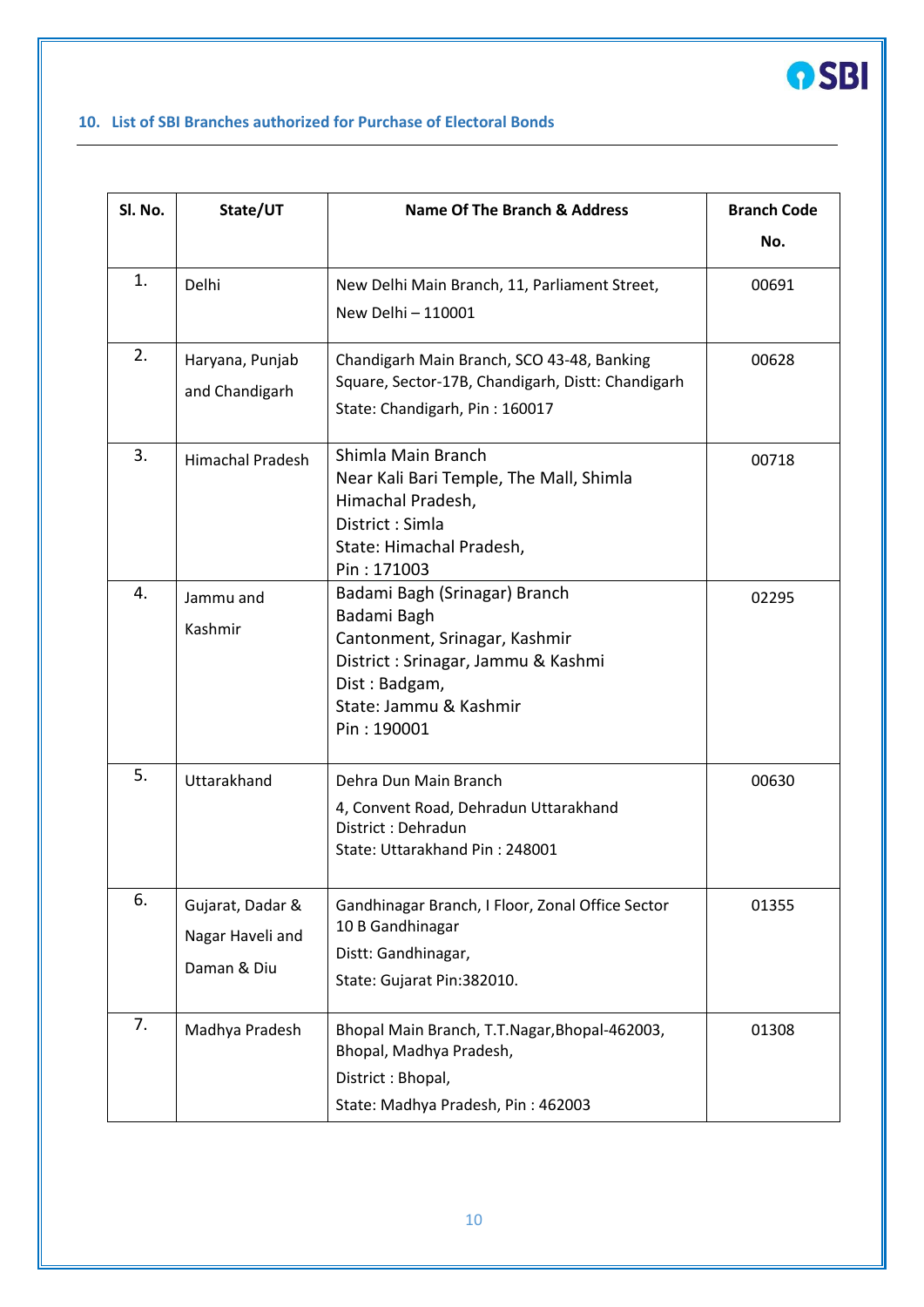

| 8.  | Chhattisgarh         | Raipur Main Branch<br>P.B.NO.29/61,<br>Jaistambh Chowk, Raipur,<br>District: Raipur<br>State: Chhatisgarh Pin: 492001                                           | 00461 |
|-----|----------------------|-----------------------------------------------------------------------------------------------------------------------------------------------------------------|-------|
| 9.  | Rajasthan            | Jaipur Main Branch, P.B.No.72, Sanganeri Gate<br>Jaipur, Rajasthan District : Jaipur, State: Rajasthan.<br>Pin: 302003                                          | 00656 |
| 10. | Maharashtra          | Mumbai Main Branch, Mumbai Samachar Marg<br>Horniman Circle, Fort, Mumbai, Maharashtra Pin:<br>400001                                                           | 00300 |
| 11. | Goa,<br>Lakshadweep  | Panaji Branch<br>Opp: Hotel Mandovi, Dayanand,<br>Dayanand Bandodkar Marg,<br>Panaji, Goa.<br>District: North Goa,<br>State: Goa, Pin: 403001                   | 00509 |
| 12. | <b>Uttar Pradesh</b> | Lucknow Main Branch, Tarawali Kothi, Motimahal<br>Marg, Hazratganj, Lucknow, Uttar Pradesh<br>District : Lucknow,<br><b>State: Uttar Pradesh</b><br>Pin: 226001 | 00125 |
| 13. | Odisha               | Bhubaneswar Main Branch<br>P.B.NO.14, Bhubaneswar<br>Bhubaneswar<br>District: Khurda<br>State: Odisha, Pin: 751001                                              | 00041 |
| 14. | West Bengal and      | Kolkata Main Branch,                                                                                                                                            | 00001 |
|     | Andaman &<br>Nicobar | Samriddhi Bhawan<br>1, Strand Road, Kolkata, West Bengal, District<br>:Kolkata.                                                                                 |       |
|     |                      | State: West Bengal. Pin: 700001                                                                                                                                 |       |
| 15. | <b>Bihar</b>         | Patna Main Branch<br>West Gandhi Maidhan, Patna,<br>Bihar. Pin: 800001                                                                                          | 00152 |
| 16. | Jharkhand            | Ranchi Branch<br>Court Compound,<br>Jharkhand,<br>District: Ranchi,<br>State: Jharkhand,<br>Pin: 834001                                                         | 00167 |
| 17. | Sikkim               | Gangtok Branch<br>M G Marg, Gangtok SIKKIM                                                                                                                      | 00232 |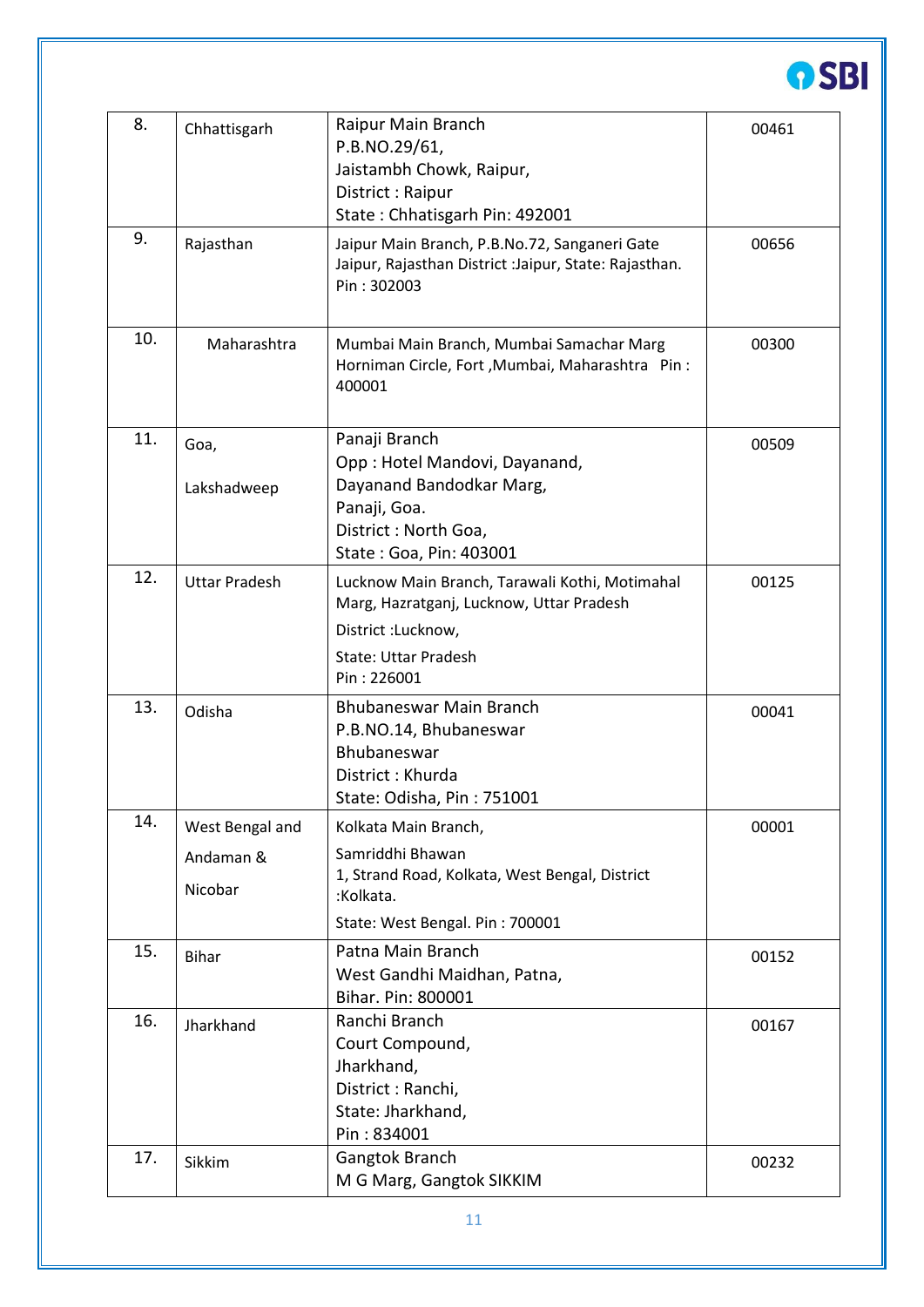

|     |                   | Dist: East Sikkim<br>State: Sikkim Pin: 737101                                                                                                            |       |
|-----|-------------------|-----------------------------------------------------------------------------------------------------------------------------------------------------------|-------|
| 18. | Arunachal Pradesh | Itanagar Branch<br>TT Marg, VIP Road Bank Tinali, Itanagar,<br>Arunachal Pradesh<br>District: Papumpare<br><b>State: Arunachal Pradesh</b><br>Pin: 791111 | 06091 |
| 19. | Nagaland          | Kohima Branch<br>Near deputy commissioner's office<br>Kohima<br>Nagaland Pin: 797001                                                                      | 00214 |
| 20. | Assam             | Guwahati Branch,<br>Pan Bazar,<br>MG Road,<br>Kamrup, Guwahati<br>Pin: 781001                                                                             | 00078 |
| 21. | Manipur           | Imphal Branch<br>M G Avenue<br>Imphal west<br>Manipur<br>Pin: 795001                                                                                      | 00092 |
| 22. | Meghalaya         | Shilong Branch<br>MG Road, Near General PO<br>Shillong,<br>District: Khasi Hills (E), Meghalaya<br>Pin: 793001                                            | 00181 |
| 23. | Mizoram           | Aizawl Branch<br>Solomns cave<br>District: Aizawl<br>Mizoram<br>Pin: 796001                                                                               | 01539 |
| 24. | Tripura           | Agartala Branch<br>Hari ganga basak road,<br>Agartala<br>District: Tripura (W), Tripura<br>Pin: 799001                                                    | 00002 |